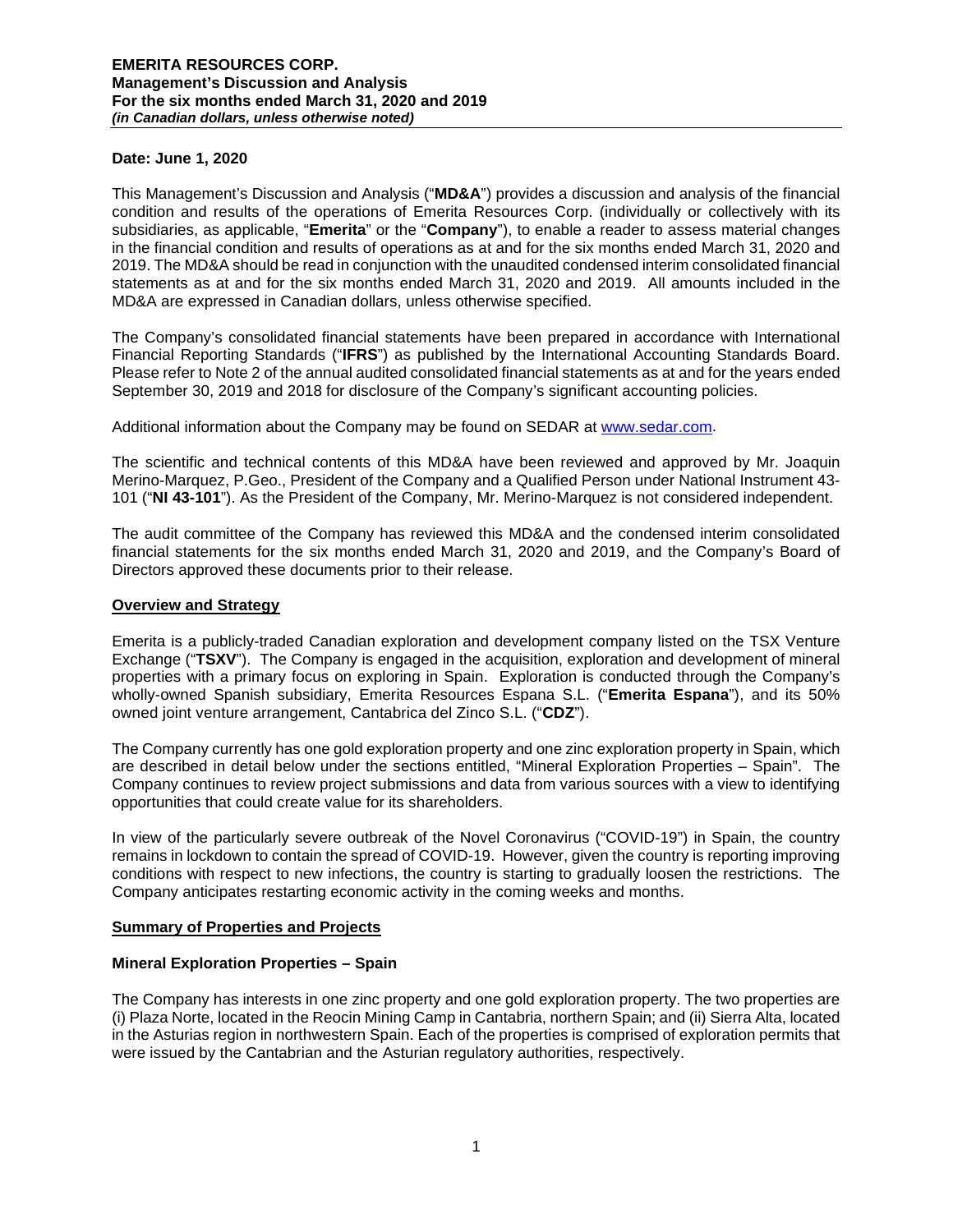## *Plaza Norte Property – Description*

On October 26, 2017, the Company, along with, inter alia, its Spanish joint venture partner, Aldesa, was awarded exploration concessions for 120 claims comprising 3,600 hectares in the Santillana Syncline (the "Plaza Norte Project"), through the public tender organized by the government of Cantabria. The rights to the Plaza Norte Project have been granted for an initial term of three years, with the option to renew.

The Company participated in the tender process through a joint venture company, CDZ, of which the Company owns a 50% interest. The remaining ownership interest is majority held by the Aldesa Group of Companies ("Aldesa"). Details about Aldesa can be found at [www.aldesa.es.](http://www.aldesa.es/) Aldesa is a specialized infrastructure construction group with over 40 years experience in the construction industry in Spain and internationally. Emerita and Aldesa formed a joint venture for the purpose of participating in the exploration and development of the Plaza Norte Project. Under the terms of the joint venture, the parties will be equally represented on the board of directors of CDZ and Emerita will be the operator of the board-approved exploration programs.

The Plaza Norte Project is in the Cantabria Region, northern Spain, in the Reocin mining district. The Cantabria region is characterized by first world infrastructure including an industrial port and an excellent rail and road network. The Reocin mine is a past producing zinc mine and among the richest zinc mines in the world.

# *Plaza Norte Property – Outlook*

CDZ has filed the technical report for renewal of the claims comprising the Plaza Norte Project with the Ministry of Mines in Cantabria. All activities are suspended in this area due to the COVID-19 pandemic.

CDZ has received all requisite permits and has initiated the exploration program. The drilling program is focused on evaluating high-grade Mississippi Valley type zinc-lead mineralization in the past producing Reocin mining camp. The program is following up on mineralized drill intercepts identified in previous drilling during exploration campaigns completed primarily in the 1980s and 1990s.

The Company has digitally compiled and analyzed the historical technical data consisting of drill core logs and assays from more than 300 diamond drill holes, geophysical data, historical production data, and internal exploration reports for the Project. Analysis of this data has resulted in 4 key areas being identified as high priorities for exploration. These areas are (from north to south): Yuso, Queveda, San Miguel and Mercadal. All of these targets have significant mineralized intercepts, and Mercadal was the site of a past producing mine.

To date, 6 drill holes have been completed on the Quevada target (see news release dated August 8, 2019 for target details). All drill holes intersected mineralization and drill holes were generally more than 200 meters apart on this broad target area. The most significant intercepts were:

- Hole 1- intersected 4 meters grading 9.0% zinc
- Hole 2- intersected 1-meter grading 6.0% zinc
- Hole 4- intersected 1-meter grading 9.3% zinc and 1-meter grading 7.8% zinc
- Hole 5- intersected 1-meter grading 8.2% zinc

The mineralization is hosted within a breccia zone within a dolomite unit at depths between 550 and 600 meters in this area. The Breccia zones hosts pockets of collapse breccia that contains sphalerite and dolomite in variable proportions. The drilling indicates that sphalerite-rich sections on the Quebrada target seen to date are highly variable in shape, grade and width and become dolomite dominated laterally. To date, a dominant structural control that would focus the mineralization such as is seen at the adjacent Riocin deposit has not been identified at the Quevada target. CDZ expects to focus on the larger Yuso target and the past producing Mercadal target for the next phase of drilling.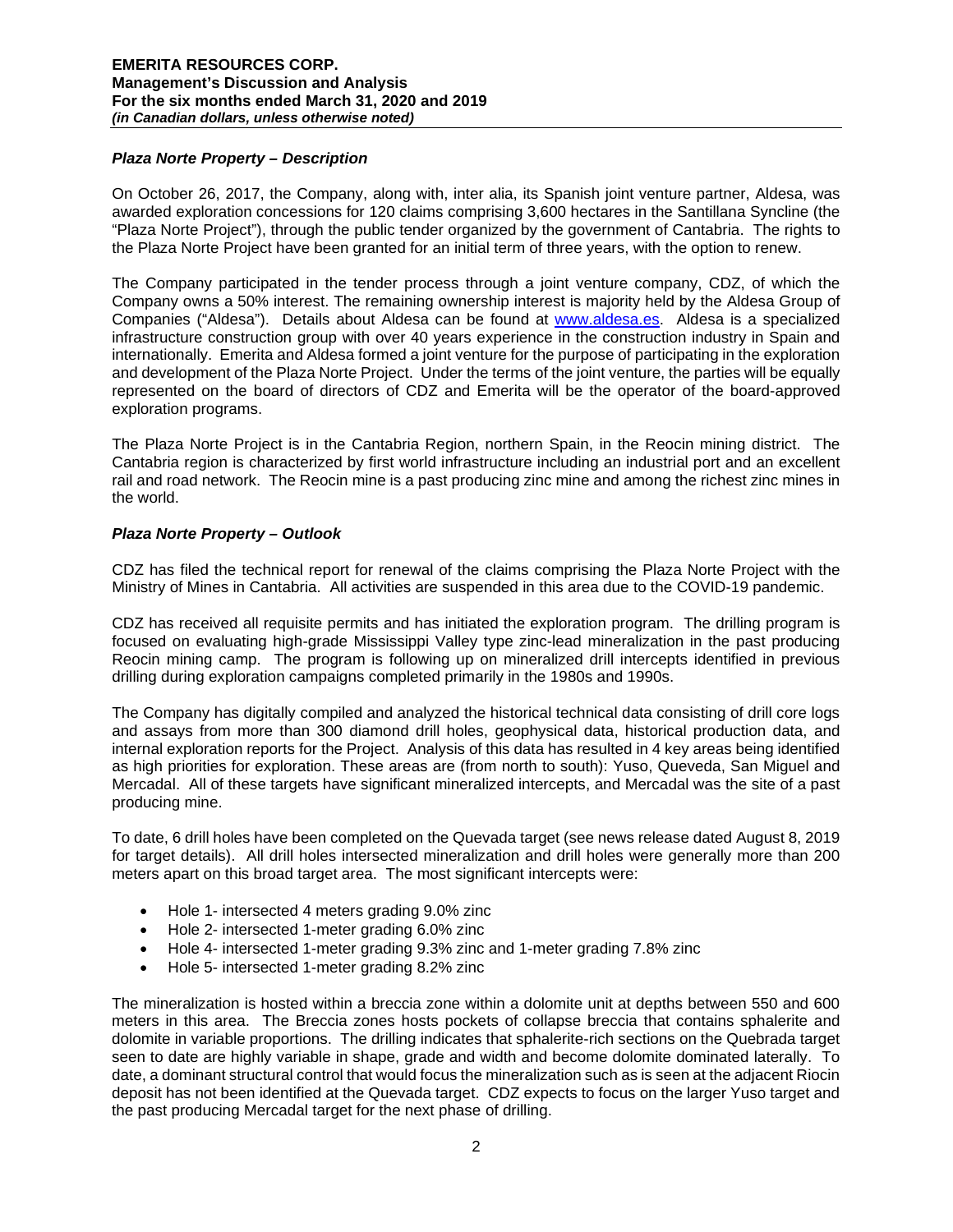## *Sierra Alta Property – Description*

The Sierra Alta property is comprised of one exploration permit which consists of 90 mining claims comprising 2,700 hectares in the "Navelgas Gold Belt" in the Asturias region of northwestern Spain. The Company applied for the permit on November 18, 2013 and received notice that the permit for the property had been granted on July 26, 2015. The concession is valid for a three-year term and is renewable for equal and successive periods of three years. The Sierra Alta project is in a comparable geological environment to the El Valle-Boinas and Carles gold mines which operate 35 kilometres to the east of the project. Gold mineralization in the area typically occurs in high grade epithermal veins, skarns, and as intrusive related gold deposits. High grade gold samples in bedrock were identified by the Company during the initial property assessment, with grades of up to 10.65 g/t gold.

The area is characterized by extensive ancient Roman gold mine workings that align for over 10 kilometres along a NNE-SSW striking structure, of which the two largest historical excavations occur within the property boundary.

In July 2017, the restoration and investigation plan submitted to the local authorities was approved. This document initiates the three-year period of concessions and establishes the expiry date of the permit of July 31, 2020. The concessions period can be renewed for another three-year period, subject to certain conditions being satisfied.

# *Sierra Alta Property – Exploration*

In July 2016, the Company commenced exploration on the Sierra Alta property. The initial exploration program consisted of detailed geological mapping, bedrock sampling and trenching, where required. The program was designed to identify and evaluate areas with high grade gold mineralization along more than four kilometers of strike length and prioritize the target areas for diamond drilling in a subsequent program. The initial area of focus is characterized by a high density of ancient Roman mining excavations which are distributed along a geological structure that appears to control the distribution of the mineralization.

There are two main gold geochemical anomalies within the Sierra Alta property. The anomaly in the North is approximately 3.0 kilometres long by 300 metres wide, and the one in the South is approximately 1.5 kilometres long by 200 metres wide. Recent exploration has been focused on the Northern anomaly where there is a high concentration of ancient mining excavations.

On November 3, 2017, a formal work plan was submitted by the Company to regional mining authorities. The Company has received approval of the work plan, with an expiry date of July 21, 2020.

The Company has signed a binding letter agreement with Western Metallica Corp. ("Western"), a private company, pursuant to which Western may earn a 55% interest in the Sierra Alta project (the "Sierra Transaction"). Sierra Alta is a legacy project of the Company, and not presently a focus.

To earn its 55% interest, Western shall:

- Pay \$50,000 in cash to the Company;
- Issue 500,000 shares of Western to the Company upon the renewal of the license for the Sierra Alta project;
- Spend \$500,000 on mineral exploration of the project within 24 months of the date hereof; and
- Enter into a binding joint venture agreement with the Company.

The closing of this transaction is subject to the approval of the TSX Venture Exchange.

Pursuant to Multilateral Instrument 61-101 – *Protection of Minority Security Holders in Special Transactions*  ("MI 61-101"), entering into the letter agreement with Western is a "related party transaction" as Joaquin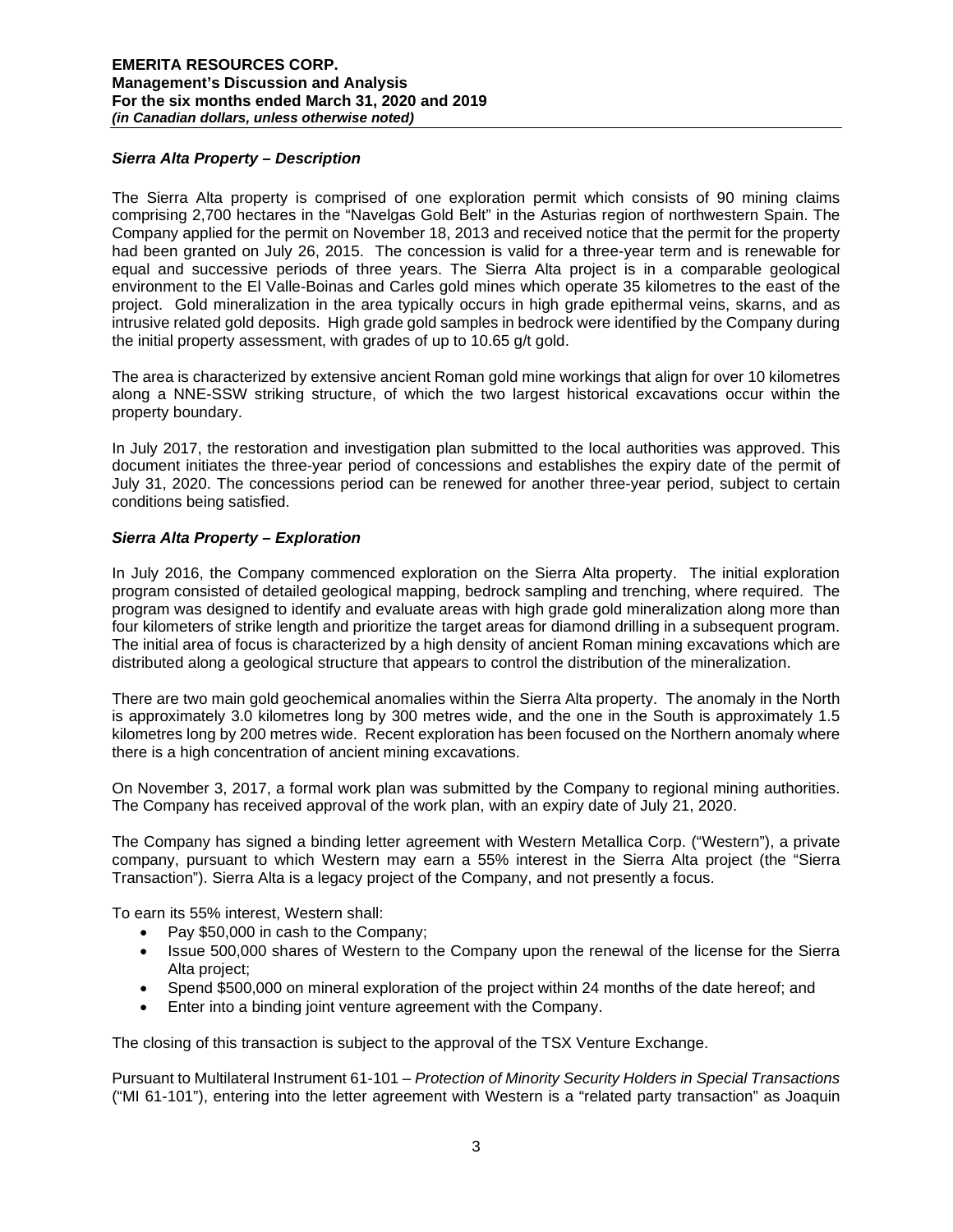Merino, Emerita's President and a member of Emerita's board, is a significant shareholder of Western and is Western's Chief Executive Officer. The Company is exempt from the requirements to obtain a formal valuation or minority shareholder approval in connection with the transactions contemplated by the PPA by virtue of sections 5.5(b) and 5.7(e), respectively, of MI 61-101. The letter agreement with Western was considered and unanimously approved by the board of directors of the Company. Mr. Merino abstained from voting on this matter. The alternative for the Company to not pursuing this transaction with Western would be to divest itself of the Sierra Alta project for no consideration.

### *Aznalcóllar Tender*

On December 16, 2014, the Company submitted a detailed technical proposal, which was the final requirement for the final stage of the public tender process for the Aznalcóllar Project.

The Aznalcóllar Project is a past producing property within the Iberian Pyrite Belt that hosted the Aznalcóllar and Los Frailes open pit zinc-lead-silver mines. The focus of the project is the re-development of the Los Frailes deposit which was developed in the mid-1990s. The historical open pit mineral resource as calculated by the previous operator of the mine was estimated to be 71 million tonnes grading 3.86% zinc, 2.18% lead, 0.34% copper and 60 ppm silver.

On February 23, 2015, the panel evaluating the bids for the Aznalcóllar Project on behalf of the Junta of Andalusia (the "Panel") recommended that the tender be granted to one of the Company's competitors in the bidding process. On February 26, 2015, the Head of the Mine Department of the Junta Andalusia confirmed that the tender process had been concluded and formally granted the tender to the Company's competitor, Minera Los Frailes SL ("Los Frailes").

Given the strength of its proposal, the Company initiated an appeal to the tender process on February 27, 2015, and was accepted by a Seville court judge on March 2, 2015.

The Company has been engaged in a lengthy litigation process relating to corruption and prevarication charges against officials of the outgoing Junta in Andalusia related to the public tender for the Aznalcóllar Project. In October 2019, five judges of the Appellate Court of Seville unanimously ruled in favour of Emerita's appeal of a lower court's decision to dismiss a criminal case against the Andalusian government panel responsible for awarding the Aznalcóllar Project and the former Director of Mines of the Government of Andalucia. The criminal case was re-opened, and the scope of criminal charges expanded. All testimony relating to this phase of the proceedings has now been completed and the resolution is expected to be issued by the presiding judge shortly following the re-opening of the courts.

According to Spanish legal counsel, laws relating to public tenders in Spain stipulate that if there is commission of a crime in the awarding of a public tender, the bid shall be disqualified and the tender awarded to the next qualified bidder. In the case of the Aznalcóllar Project, Emerita is the only other qualified bidder. The timing of the legal process cannot be determined at this time and whether or not this process will result in the Company ultimately winning the rights to Aznalcóllar project remains uncertain.

Emerita remains committed to working with the community of Aznalcóllar to develop the Project in an environmentally responsible manner to benefit all stakeholders. For a summary of the legal proceedings and summary of the Aznalcóllar Project, please refer to the news releases of October 4 and October 29, 2019, and May 4, 2020.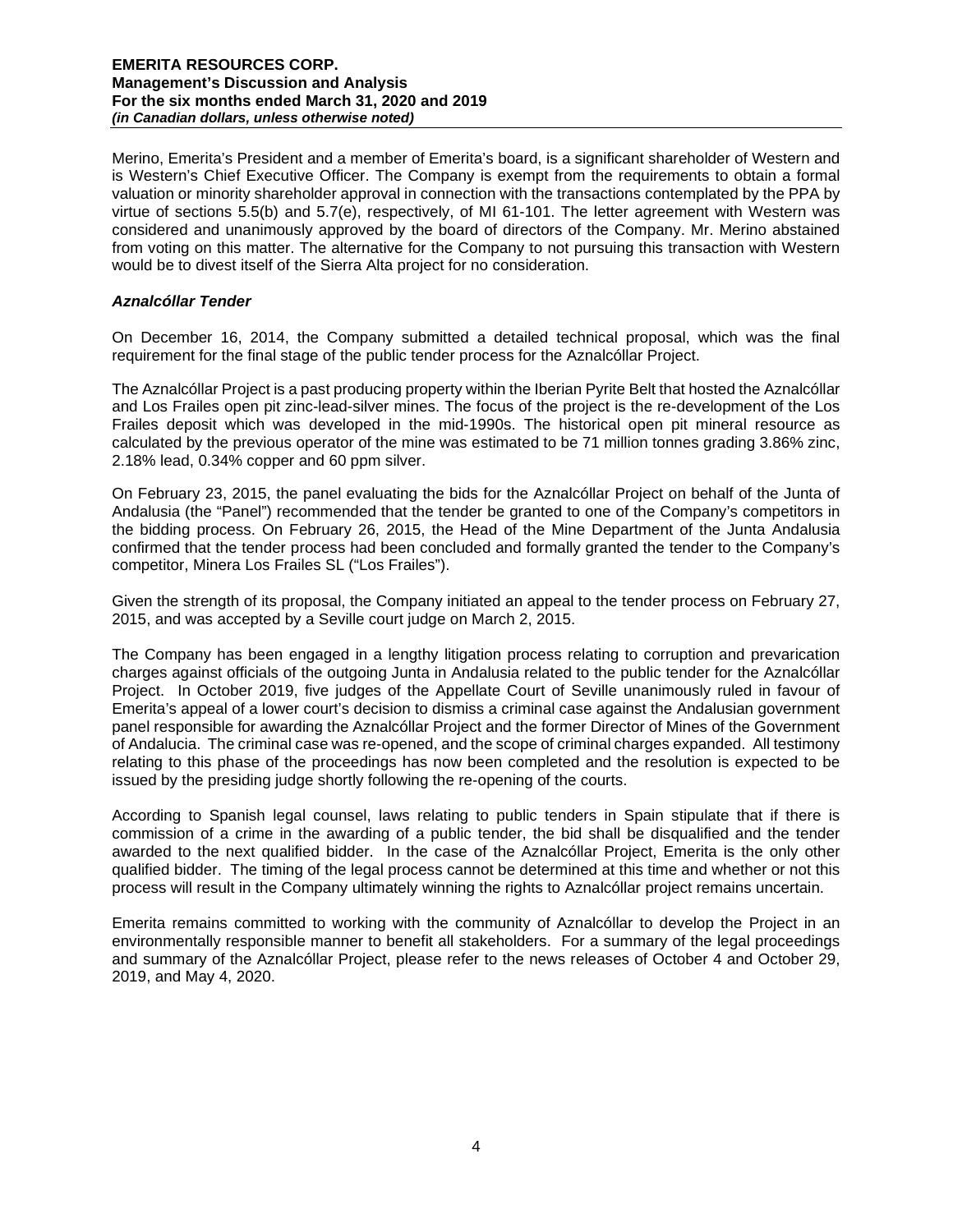## *Paymogo Tender*

In September 2017, the Upper Court of Andalusía (the "Upper Court") ruled in favour of Emerita's appeal relating to the awarding of the Paymogo Zinc Project (the "Paymogo Project") tender to Mina de Aguas Tenidas SA ("Matsa") and ordered that the qualifying bids pursuant to the tender be reassessed.

When the Paymogo Project was initially awarded to Matsa in 2014, Emerita filed an appeal based on its belief that the tender process contained a number of procedural errors and had not been conducted impartially. The Upper Court found that certain of the criteria used by the panel to evaluate the offers were considered arbitrarily and had not been made known to all the participants in the tender process and that "the panel made an arbitrary assessment of the bids favoring one bidder to the detriment of the others". As a result, the Upper Court ruled in favour of Emerita's appeal and rescinded the awarding of the Paymogo Project.

The Upper Court directed the panel to reassess the bids excluding the criteria that were not previously publicly disclosed. In November 2019, the Supreme Court of Spain confirmed the ruling supporting Emerita's challenge to the tender process, and that the tender bid results be recalculated excluding certain criteria. In February 2020, the Supreme Court instructed the panel responsible for awarding the project to execute its ruling. A new Director of Mines has been named which will provide for the Supreme Court's ruling to be implemented upon the removal of COVID-19 restrictions. Spanish external legal counsel has indicated that the process requires that the Director of Mines now reconvene the panel and have them formally eliminate the criteria that were deemed illegal by the courts. Using the legal and publicly disclosed criteria, the Company is expected to be the winning bidder, and is prepared to begin work on the Paymogo project as soon as the tender can be finalized.

The Paymogo Project is located within the famous Iberian Pyrite Belt, one of the most highly mineralized volcanogenic massive sulfide (VMS) terranes in the world. The Project is located in the western part of the belt, adjacent to the border with Portugal, approximately 70km west of Seville and 50km from the port city of Huelva. The Project extends along a strike length of approximately 18km. Access to the Project is excellent via paved and all-weather gravel roads. Within the Project area, several base metal occurrences have been identified by previous exploration, the most significant of which are the La Infanta and Romanera deposits.

The Romanera deposit was drilled primarily by Minera Rio Tinto ion the 1990's and is reported to contain 34 million tonnes grading 0.42% copper, 2.20% lead, 2.3% zinc, 44.4g/t silver and 0.8g/t gold, within which there is a higher grade resource of 11.21 million tonnes grading 0.40% copper, 2.47% lead, 5.50% zinc, 64.0 g/t silver and 1.0 g/t gold (The Volcanic Hosted Massive Sulphide Deposits of the Iberian Pyrite Belt, Garcia-Cortes ed., 2011). A qualified person, as defined by National Instrument 43-101, has not done sufficient work on behalf of Emerita to classify the historical estimate reported above as current mineral resources or mineral reserves, as Emerita is not treating the historical estimate as such. The historical estimate should not be relied upon. The deposit extends from surface to approximately 350 metres depth on historical drilling. The mineralization remains open for further expansion down dip beyond the limits of the existing drilling.

The La Infanta mineralized zone has been drilled from surface where it outcrops to a depth of approximately 100 metres. Numerous high-grade intercepts occur within the zone, and it remains open for expansion at shallow depths. Drilling was completed by Phelps Dodge in the mid-1980's. La Infanta is located approximately 8km to the east of the La Romanera deposit.

For further details of the legal process and technical details of the Project, please refer to the Company's press releases dated November 6, 2019 and May 4, 2020.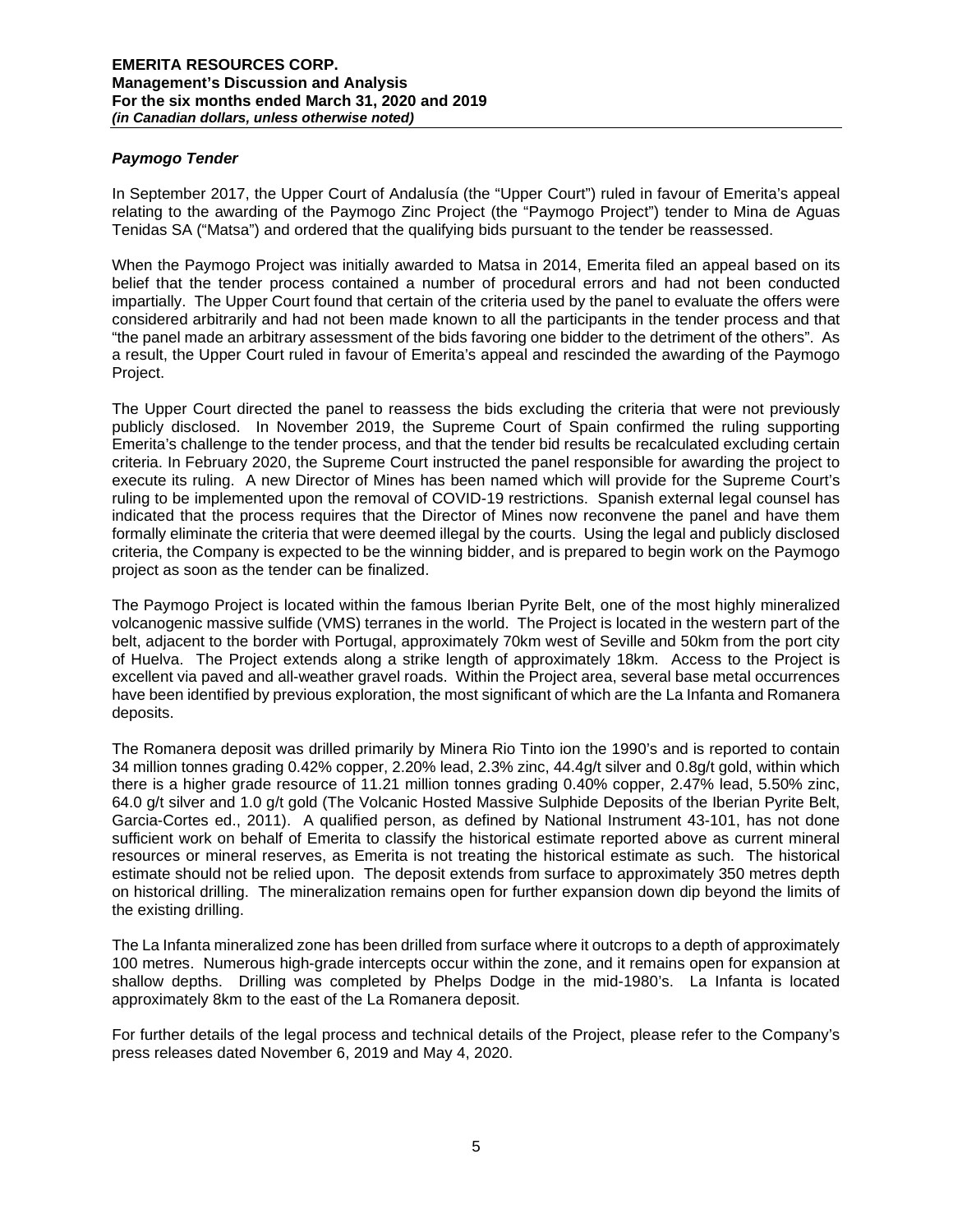### **Mineral Exploration Properties – Brazil**

### *Falcon Project – Description*

In June 2016, the Company entered into a binding letter agreement (the "Falcon Agreement") with Falcon Metais Ltda. ("Falcon") pursuant to which Falcon granted to Emerita an option (the "Option") to acquire a 100% interest in the Falcon Litio MG Project (the "Falcon Project"). The Falcon Project is adjacent to Brazil's only lithium mining operation owned by Companhia Brasileira de Lítio ("CBL") and the northwestern property boundary of the Falcon Project is just 500 meters from the CBL mine. The Falcon Project is comprised of five exploration permits and one application for an exploration permit.

Pegmatite dykes similar to the mineralized dykes on the adjacent property have been identified during the initial field reconnaissance of the area. Lithium mineralization in the area is associated with Neoproterozoic granitic intrusions that have deposited lithium mineralization with minor contents of rare metals such as thallium, niobium and tin in the apical aureole of these intrusions. Mineralization is hosted by pegmatite dykes with widths varying from 5 to 30 meters and strike in excess of 1 kilometre. The mineralized pegmatite dyke system is structurally-controlled by a framework of NW and NE crosscutting faults and fractures, and locally is characterized by stockwork systems or sets of sub-paralleled sheeted-dykes. The main lithium mineral at the adjacent operation is spodumene with minor amounts of petalite.

To acquire the Option, Emerita issued 100,000 common shares to Falcon in June 2016, at a price per share of \$0.775. An additional 100,000 common shares were issued on August 28, 2017 at a price per share of \$0.60 based on the estimated market value of the shares on the date of issuance. The Company issued the third and final tranche of 100,000 common shares to Falcon on September 12, 2018 at a price per share of \$0.20, based on the quoted market value of the shares on the date of issuance. Falcon will retain a transferable 2% net smelter royalty on all commercial sales from the Litio Project.

In addition, if a "mineral resource", as defined in NI 43-101, of at least 20 million tonnes with a grade of at least 1.3% LiO2 is delineated at the Falcon Project, Emerita shall either, (i) pay CAD\$5 million in cash to Falcon or, by its sole discretion, (ii) issue CAD\$5 million worth (to be determined on a reasonable volume weighted average price basis) of common shares to Falcon (the "Resource Consideration").

The Resource Consideration shall only be paid by Emerita if (i) the mineral resource is verified by a "qualified person", as such term is defined in NI 43-101, who is independent of Emerita and Falcon, and (ii) at least 50% of the mineral resource is categorized as an "indicated mineral resource" or "measured mineral resource", as defined in NI 43-101.

### *Falcon Project – Outlook*

The Falcon Project provides an opportunity for the Company to add value at a low cost. Further updates will be provided as they become available.

### **Liquidity and Capital Resources**

As at March 31, 2020, the Company had working capital deficit of \$2,442,030 (September 30, 2019 – working capital deficit of \$1,597,750), which included a cash balance of \$71,207 (September 30, 2019 - \$69,783), amounts receivable of \$49,478 (September 30, 2019 - \$58,598), and prepaid expenses and advances of \$99,434 (September 30, 2019 - \$109,182), offset by accounts payable and accrued liabilities and other liabilities of \$2,662,149 (September 30, 2019 - \$1,835,313). Other liabilities are in the amount of \$1,005,602 and will only be payable if the Company has achieved a milestone event allowing the Company the ability to raise a minimum of \$5 million. This amount is also only due to current officers and directors of the Company for past services provided.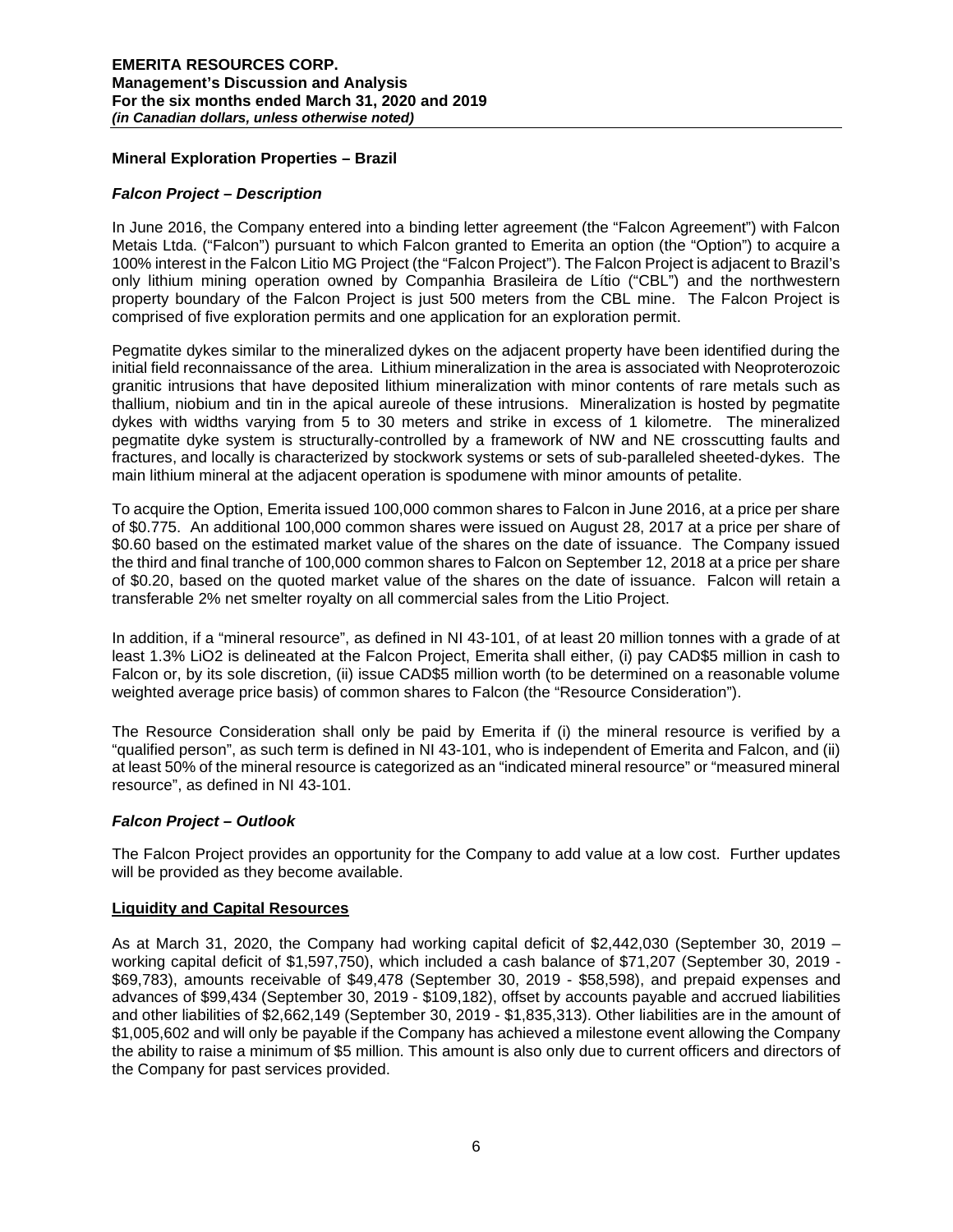## **Results of Operations**

#### *Three months ended March 31, 2020 and 2019*

During the three months ended March 31, 2020, the Company recorded a (loss) of \$(194,092), or (\$0.00) per share, compared with a (loss) of \$(363,535) or \$(0.01) per share, during the comparable three months ended March 31, 2019.

Expenses incurred during the three months ended March 31, 2020 included \$103,088 in consulting and management fees; \$18,092 in shareholder communications, filing fees, and promotional expenses; \$24,708 in office expenses for office administration services; and \$47,300 in professional fees related to legal expenses and the preparation and audit of the Company's financial statements. During the three months ended March 31, 2020, project evaluation expenses of \$2,206 were incurred relating to the evaluation of mineral properties within Spain and Brazil.

Expenses incurred during the three months ended March 31, 2019 included \$310,639 in consulting and management fees; \$13,284 in shareholders communications, filing fees, and promotional expenses; \$28,985 in office expenses for office administration services; and \$4,000 in professional fees related to the preparation and audit of the Company's financial statements In addition, project evaluation expenses of \$(17,028) were incurred, relating to the evaluation of mineral properties in Spain and Brazil.

#### *Six months ended March 31, 2020 and 2019*

During the six months ended March 31, 2020, the Company recorded a (loss) of \$(889,389), or (\$0.02) per share, compared with a gain of \$130,233 or \$0.00 per share, during the comparable six months ended March 31, 2019.

Expenses incurred during the six months ended March 31, 2020 included \$289,582 in consulting and management fees; \$36,845 in shareholder communications, filing fees, and promotional expenses; \$47,679 in office expenses for office administration services; \$73,835 in professional fees related to legal expenses and the preparation and audit of the Company's financial statements; and \$329,995 in share-based compensation to directors, officers, and consultants of the Company. During the six months ended March 31, 2020, project evaluation expenses of \$52,117 were incurred relating to the evaluation of mineral properties within Spain and Brazil.

Expenses incurred during the six months ended March 31, 2019 included \$444,623 in consulting and management fees; \$40,998 in shareholders communications, filing fees, and promotional expenses; \$44,465 in office expenses for office administration services; and \$4,400 in professional fees related to the preparation and audit of the Company's financial statements In addition, project evaluation expenses of \$141,512 were incurred, relating to the evaluation of mineral properties in Spain and Brazil.

### **Cash flows**

### *Six months ended March 31, 2020*

During the six months ended March 31, 2020, the Company used cash of \$108,249 on operating activities. Cash used in operating activities consisted primarily of new project evaluation expenses incurred on the Company's properties in Spain and Brazil, corporate general and administrative expenses, interest expense, and share-based compensation issued during the year.

During the six months ended March 31, 2020, investing activities used \$327, which related to the Company's investment in both its joint arrangement and its mineral properties.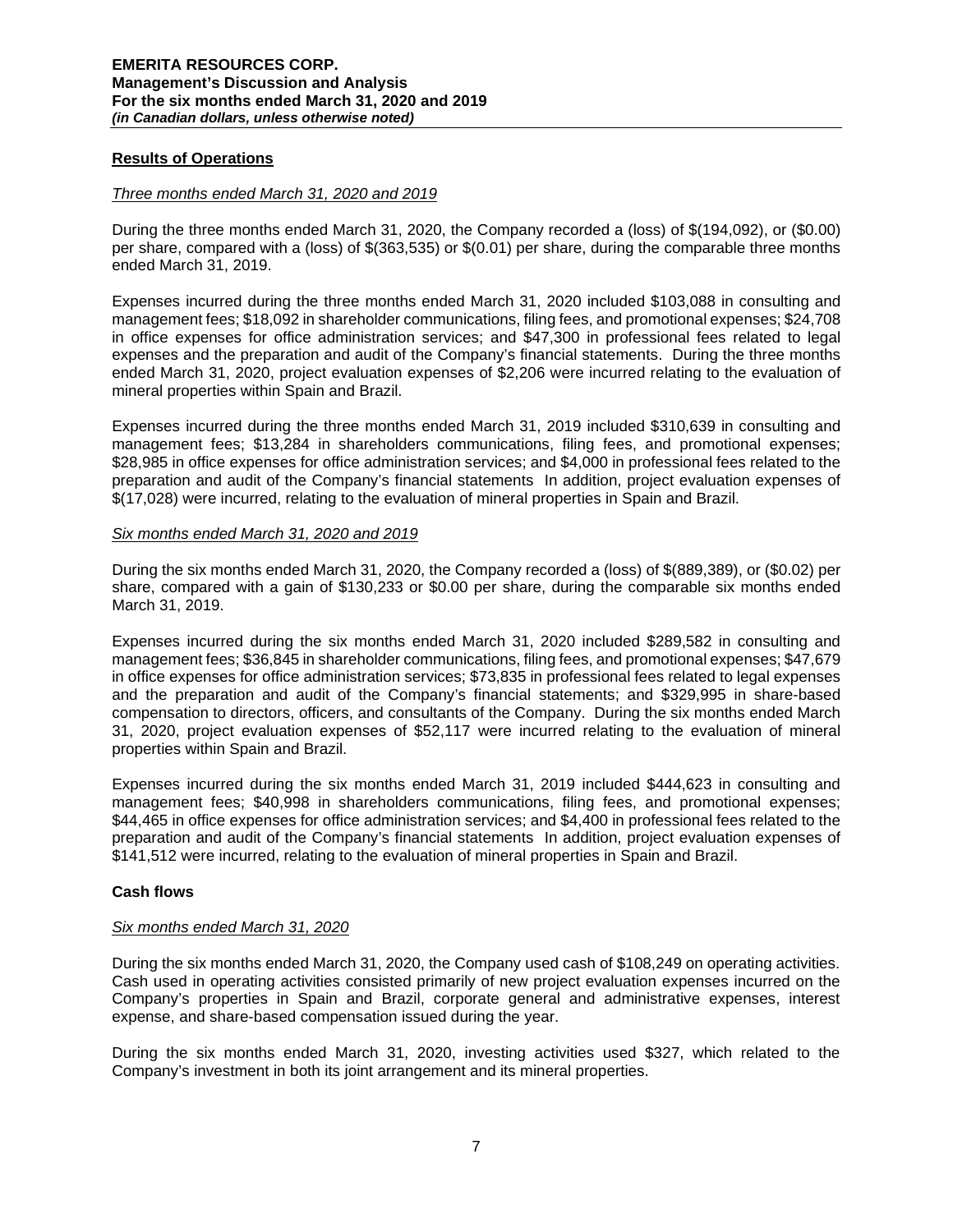During the six months ended March 31, 2020, financing activities generated \$110,000 from proceeds received from a short-term loan.

#### *Six months ended March 31, 2019*

During the six months ended March 31, 2029, the Company used cash of \$244,536 on operating activities. Cash used in operating activities consisted mainly of new project evaluation expenses incurred on the Company's properties in Spain and Brazil, corporate general and administrative expenses, and a gain from the settlement of outstanding liabilities.

There were no investing activities during the six months ended March 31, 2019.

During the six months ended March 31, 2019, financing activities generated \$250,000 in cash, which consisted of the proceeds from the Company's loan payable.

#### **Select Annual Information**

Select annual financial information for the years ended September 30, 2019, 2018 and 2017 is presented in the table below:

|                                   | 2019        | 2018        | 2017        |  |  |
|-----------------------------------|-------------|-------------|-------------|--|--|
|                                   |             |             |             |  |  |
| Revenues                          |             | -           |             |  |  |
| Loss and comprehensive loss       | (2,087,441) | (4,566,678) | (2,522,973) |  |  |
| Loss per share, basic and diluted | (0.06)      | (0.17)      | (0.03)      |  |  |
| Total assets                      | 264.215     | 253,533     | 687,171     |  |  |
| Working capital ('000s)           | (1,598)     | (1,830)     | (1,460)     |  |  |

### **Select Quarterly Information**

Select quarterly financial information for the most recent eight quarters is presented in the table below:

|                    |             | Operating |             |                |                     |
|--------------------|-------------|-----------|-------------|----------------|---------------------|
| Period             | Revenue (1) | costs     | Gain/(loss) | Loss per share | <b>Total assets</b> |
|                    |             |           |             |                |                     |
| Q2- March 2020     |             | 195,394   | (194,092)   | (0.00)         | 247,508             |
| Q1- December 2019  |             | 634,659   | (695, 297)  | (0.01)         | 224,776             |
| Q4- September 2019 |             | (24,909)  | (1,620,177) | (0.05)         | 264,215             |
| Q3- June 2019      |             | 507,139   | (594, 497)  | (0.01)         | 1,766,206           |
| Q2- March 2019     |             | 339,880   | (363,535)   | (0.00)         | 912,312             |
| Q1- December 2018  |             | 339,118   | 490,768     | 0.00           | 898,215             |
| Q4- September 2018 |             | 2,881,368 | (3,048,035) | (0.10)         | 894,051             |
| Q3- June 2018      |             | 474,385   | (480,747)   | (0.02)         | 3,413,807           |
| Q2- March 2018     |             | 433.910   | (428,080)   | (0.01)         | 3,793,092           |

Explanatory Notes:

1) The Company has no sales revenues.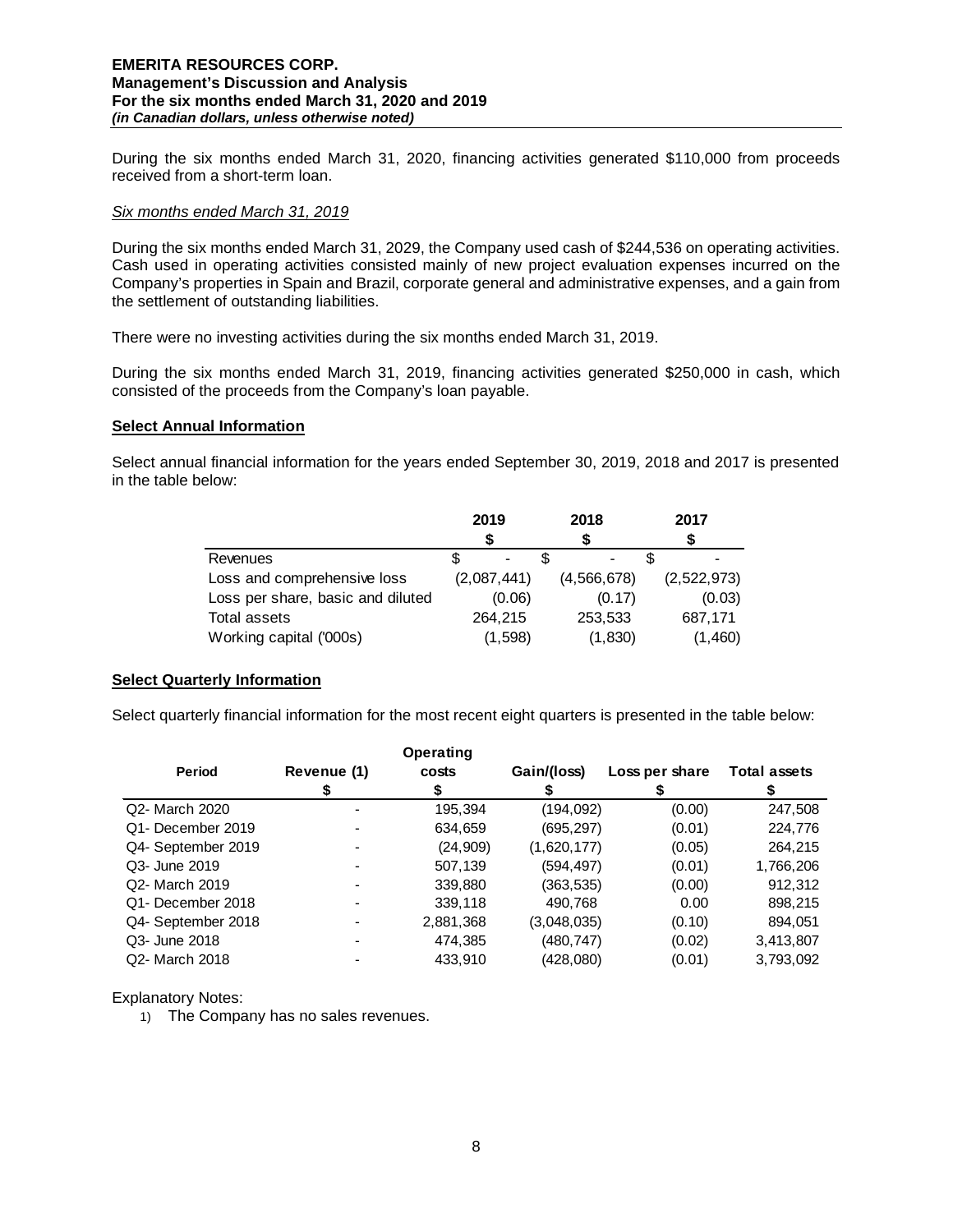## **Financial Instruments**

Financial instruments recorded at fair value on the statement of financial position are classified using a fair value hierarchy that reflects the significance of the inputs used in making the measurements. The fair value hierarchy has the following levels:

- a) Level 1 Unadjusted quoted prices in active markets for identical assets or liabilities;
- b) Level 2 Inputs other than quoted prices that are observable for assets or liabilities, either directly or indirectly; and
- c) Level 3 Inputs for assets and liabilities that are not based on observable market data.

The fair value hierarchy requires the use of observable market inputs whenever such inputs exist. A financial instrument is classified to the lowest level of the hierarchy for which a significant input has been considered in measuring fair value.

The Company's financial instruments include cash, amounts receivable, loans payable, and accounts payable and accrued liabilities. The carrying values of these financial instruments reported in the statement of financial position approximate their respective fair values due to the relatively short-term nature of these instruments. As at March 31, 2020 and 2019, the Company had no instruments to classify in the fair value hierarchy.

The Company's risk exposures and the impact on the Company's financial instruments are summarized below:

(a) *Credit risk* 

Counterparty credit risk is the risk that the financial benefits of contracts with a specific counterparty will be lost if a counterparty defaults on its obligations under the contract. This includes any cash amounts owed to the Company by those counterparties, less any amounts owed to the counterparty by the Company where a legal right of set-off exists and also includes the fair values of contracts with individual counterparties which are recorded in the financial statements.

a. *Trade credit risk*

The Company is not exposed to significant trade credit risk.

b. *Cash* 

In order to manage credit and liquidity risk the Company's policy is to invest only in highly rated investment grade instruments that have maturities of three months or less. Limits are also established based on the type of investment, the counterparty and the credit rating.

(b) *Currency risk* 

Currency risk is the risk that the fair value of, or future cash flows from, the Company's financial instruments will fluctuate because of changes in foreign exchange rates. The Company's foreign currency risk arises primarily with respect to the Euro and Brazilian reals from its property interests in Spain and Brazil, and US dollars from operations. Fluctuations in the exchange rates between these currencies and the Canadian dollar could have a material effect on the Company's business, financial condition and results of operations. The Company does not engage in any hedging activity to mitigate this risk.

As at March 31, 2020 and September 30, 2019, the Company had the following financial instruments and denominated in foreign currency (expressed in Canadian dollars):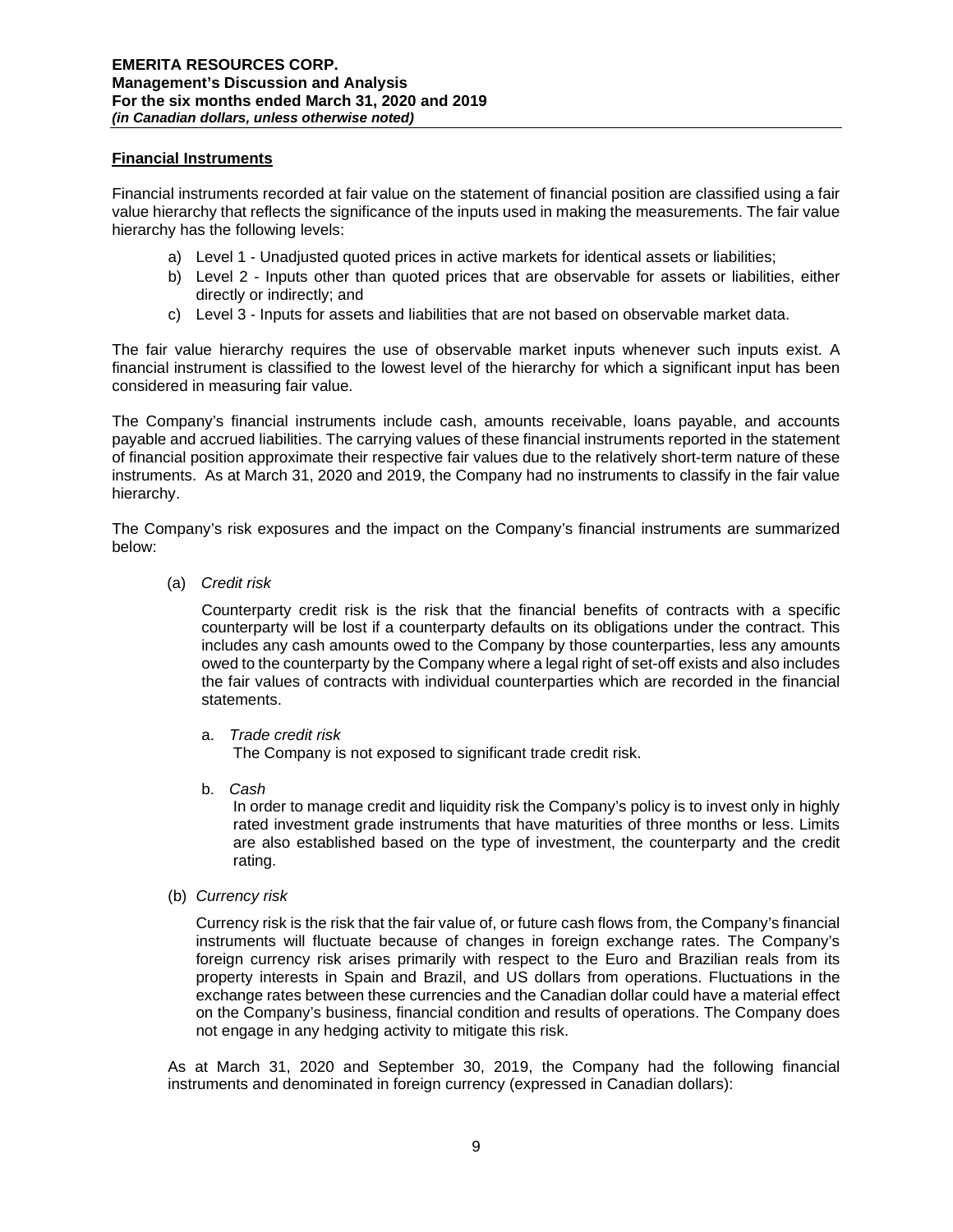#### **March 31, 2020**

|                                          | Euro |          |  | US dollars               | <b>Brazilian reals</b> |
|------------------------------------------|------|----------|--|--------------------------|------------------------|
| Cash                                     |      | 55.742   |  | 107                      | l.138                  |
| Accounts payable and accrued liabilities |      | (90.886) |  | $\overline{\phantom{a}}$ | (168,379)              |
|                                          |      | (35.144) |  | 107                      | (167, 241)             |
|                                          |      |          |  |                          |                        |

#### **September 30, 2019**

|                                          | Euro |          |  | US dollars | <b>Brazilian reals</b> |           |
|------------------------------------------|------|----------|--|------------|------------------------|-----------|
| Cash                                     |      | 36.852   |  | 614        |                        | 1,326     |
| Accounts payable and accrued liabilities |      | (30.856) |  | (647, 932) |                        | 196,078)  |
|                                          |      | 5.996    |  | (647,318)  |                        | (194,752) |

A 10% strengthening (weakening) of the Canadian dollar against the Euro would decrease (increase) net loss by approximately \$3,500 (September 30, 2019 – (\$600)).

A 10% strengthening (weakening) of the Canadian dollar against the US dollar would decrease (increase) net loss by approximately \$nil (September 30, 2019 - \$65,000).

A 10% strengthening (weakening) of the Canadian dollar against the Brazilian real would decrease (increase) net loss by approximately \$17,000 (September 30, 2019 - \$20,000).

### *(c) Liquidity risk*

Liquidity risk is the risk that an entity will encounter difficulty in meeting obligations associated with financial liabilities. The Company's approach to managing liquidity risk is to ensure that it will have sufficient liquidity to meet liabilities when due. At March 31, 2020, the Company had a cash balance of \$71,207 (September 30, 2019 - \$69,783) to settle current liabilities of \$2,662,149 (September 30, 2019 - \$1,835,313). The Company's trade payables have contractual maturities of less than 30 days and are subject to normal trade terms.

### *d) Commodity / Equity price risk*

The Company is exposed to price risk with respect to commodity and equity prices. Equity price risk is defined as the potential adverse impact on the Company's earnings due to movements in individual equity prices or general movements in the level of the stock market. Commodity price risk is defined as the potential adverse impact on earnings and economic value due to commodity price movements and volatilities. The Company closely monitors commodity prices, as they relate to gold, zinc, and lithium, individual equity movements and the stock market to determine the appropriate course of action to be taken by the Company. Commodity price risk is remote as the Company is not a producing entity.

#### . **Critical Accounting Policies**

The Company's significant accounting policies are described in Note 2 to the audited consolidated financial statements for the year ended September 30, 2019. The preparation of statements in conformity with IFRS requires management to make estimates and assumptions that affect the reported amounts of assets and liabilities at the date of the financial statements and reported amounts of expenses during the reporting period. Actual outcomes could differ from these estimates. The following is a list of the accounting policies that management believes are critical, due to the degree of uncertainty regarding the estimates and assumptions involved and the magnitude of the asset, liability or expense being reported: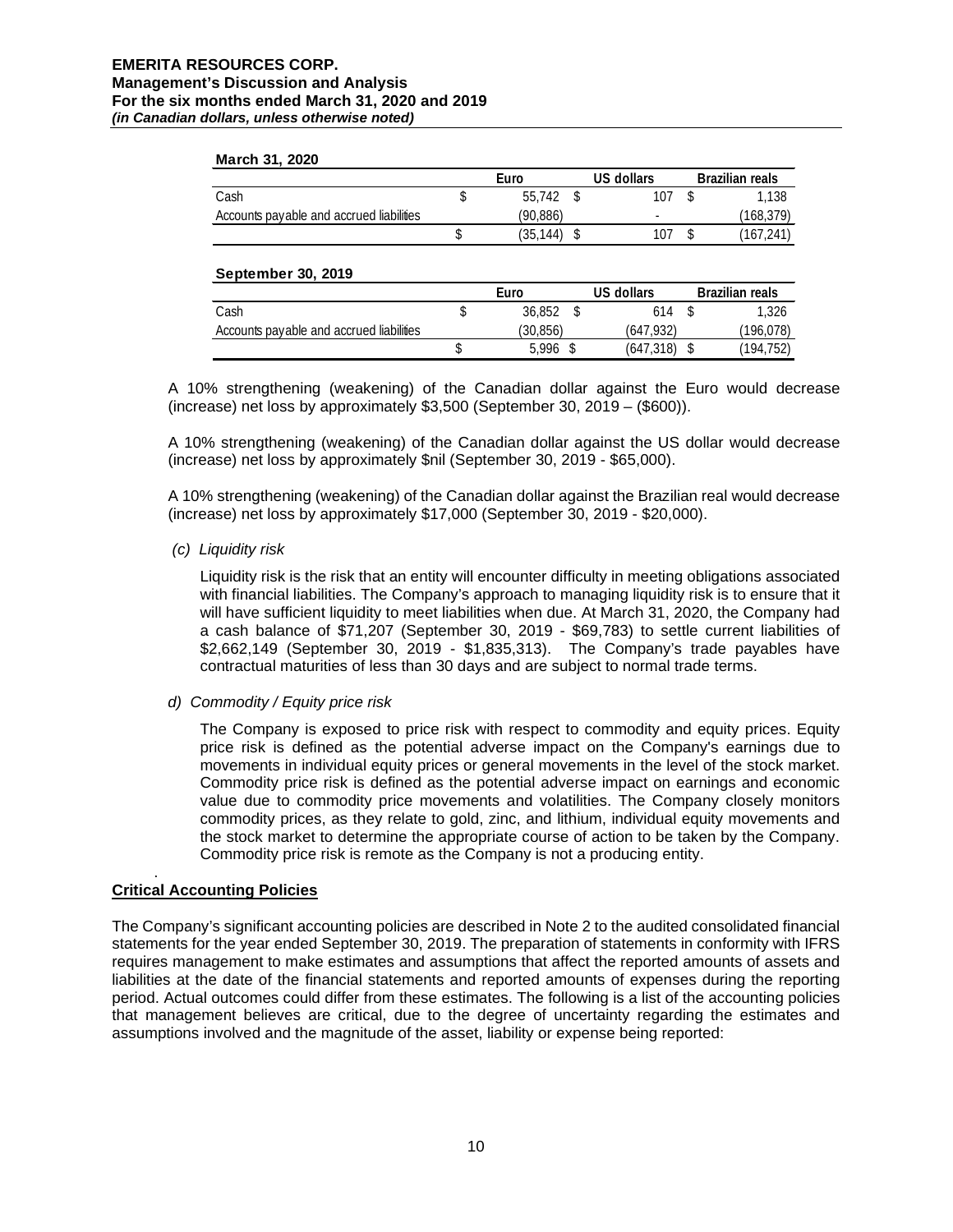- Foreign currencies
- Exploration and evaluation properties

## *Foreign currencies*

The Foreign currency translation presentation and functional currency of the Company and its subsidiary is the Canadian dollar.

Transactions in currencies other than the functional currency are recorded at the rates of exchange prevailing on the dates of the transactions. At each financial position reporting date, monetary assets and liabilities that are denominated in foreign currencies are translated at the rates prevailing at the date of the statement of financial position. Exchange differences are recognized in operations in the period in which they arise.

The Company makes expenditures and incurs costs in Euros ("EUR"), United States Dollars ("US\$") and Brazilian reals ("BRL"). At March 31, 2020, one Canadian dollar was worth US\$0.7049 (September 30, 2019– US\$0.7551); EUR 0.6417 (September 30, 2019 – EUR 0.6926); and BRL 3.6603 (September 30, 2019 – BRL 3.1417). During the six months ended March 31, 2020, the average value of one Canadian dollar was US\$0.7507 (September 30, 2019 – US\$0.7535); EUR 0.6796 (September 30, 2019 – EUR 0.6680); and BRL 3.2103 (September 30, 2019 – BRL 2.9104).

### *Exploration and evaluation expenditures*

|                                               | For the six months ended<br>March 31, |          |      |         |  |  |
|-----------------------------------------------|---------------------------------------|----------|------|---------|--|--|
|                                               |                                       | 2020     |      | 2019    |  |  |
| Land management fees, taxes and permits       | \$                                    | 97       | - \$ |         |  |  |
| Travel, meals and accomodations               |                                       |          |      | 5,321   |  |  |
| Legal fees                                    |                                       | (1, 117) |      |         |  |  |
| Project overhead costs                        |                                       | 53,136   |      | 136,191 |  |  |
| Total exploration and evaluation expenditures |                                       | 52.117   | S    | 141,512 |  |  |

During the year ended September 30, 2019, the Company changed its accounting policy of capitalizing exploration and evaluation expenditures. The Company believes that expensing such costs as incurred provides more reliable and relevant financial information. Cost of exploration properties, including the cost of acquiring prospective properties and exploration rights, and exploration and evaluation costs are expensed until it has been established that a mineral property is commercially viable. Previously, the Company capitalized these amounts. The audited consolidated financial statements for the year ended September 30, 2018 have been restated to reflect adjustments made as a result of this change in accounting policy.

### **Commitments and Contingencies**

On September 30, 2019, the Company entered into agreements with certain directors and officers relating to existing liabilities. Under these agreements, these directors and officers agreed to a reduction of \$1,005,602 in amounts owing to them if the Company is unable to raise at least \$5,000,000 in equity financing prior to December 31, 2021. Should the Company be unable to complete an equity financing of at least \$5,000,000, these directors and officers have agreed to waive and permanently release the Company from these amounts owed. If the Company raises at least \$5,000,000 in equity financing prior to December 31, 2021, these amounts would remain owing to the officers and directors. As a triggering event has not taken place, the contingent gain relating to these agreements has not been reflected in the condensed interim consolidated financial statements.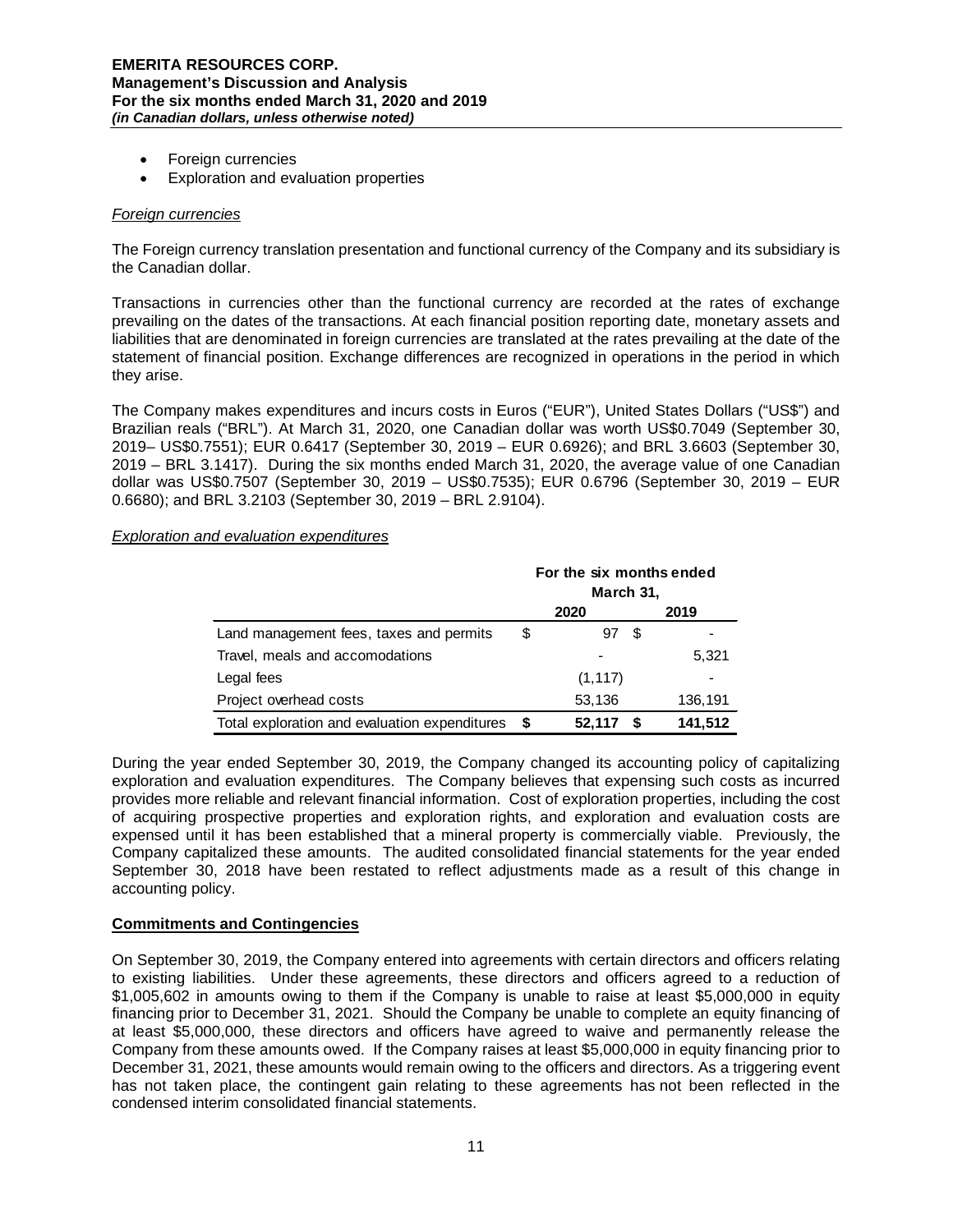The Company's exploration activities are subject to various laws and regulations governing the protection of the environment. These laws and regulations are continually changing and generally becoming more restrictive. The Company believes its operations are materially in compliance with all applicable laws and regulations. The Company expects to make expenditures to comply with such laws and regulations.

The Company is party to certain management contracts. These contracts contain minimum commitments of approximately \$309,000 (2019 - \$313,000) and additional contingent payments of up to approximately \$1,175,000 (2019 - \$1,190,000) upon the occurrence of a change of control. As a triggering event has not taken place, the contingent payments have not been reflected in these consolidated financial statements.

The Company is subject to various claims, lawsuits and other complaints arising in the ordinary course of business. The Company records provisions for losses when claims become probable and the amounts are estimable. Although the outcome of such matters cannot be determined, it is the opinion of management that the final resolution of these matters will not have a material adverse effect on the Company's financial condition, operations or liquidity.

The Company's joint venture agreement with the Aldesa Group requires the Company to invest an additional €1,250,000 in the development of the Plaza Norte project should the project advance to later phases. It is not currently known whether the Plaza Norte project will advance to a stage where this investment is required, therefore the expenditure has not been reflected in these consolidated financial statements.

The Company has been named as a defendant in a claim made by a group of companies regarding the payment of outstanding amounts owing to the group of companies relating to certain advertising services. The plaintiff is seeking payment in the amount of  $\epsilon$  208,457 (approximately \$325,000). Although the ultimate outcome of this action cannot be ascertained at this time and the results of legal proceedings cannot be predicted with certainty, management believes this claim to be without merit.

### **Transactions with Related Parties**

The Company shares office space with other companies who may have common officers or directors. The costs associated with this space are administered by an unrelated company.

As at March 31, 2020, an amount of \$1,452,227, included in accounts payable, accrued and other liabilities, were owed to directors and officers of the Company (September 30, 2019 - \$1,261,876). The amounts outstanding on fees are unsecured, non-interest bearing, with no fixed terms of repayment.

On September 30, 2019, the Company entered into agreements with certain directors and officers relating to existing liability balances. These agreements allow for the forgiveness of \$1,005,602 in amounts owing to these directors and officers upon the non-occurrence of some future event. As a triggering event has not yet occurred, this contingent debt forgiveness has not been recognized in the condensed interim consolidated financial statements.

### *Compensation of key management personnel of the Company*

In accordance with IAS 24, key management personnel are those persons having authority and responsibility for planning, directing and controlling the activities of the Company directly or indirectly, including any directors (executive and non-executive) of the Company. During the three and six months ended March 31, 2020 and 2019, the remuneration of directors and other key management personnel are as follows:

|                          | Three months ended March 31, |                          |      |            | Six months ended March 31, |            |  |         |
|--------------------------|------------------------------|--------------------------|------|------------|----------------------------|------------|--|---------|
|                          |                              | 2020                     |      | 2019       |                            | 2020       |  | 2019    |
| Management fees          |                              | 52.500                   | - SS | 192.812 \$ |                            | 174.190 \$ |  | 245.312 |
| Share-based compensation |                              | $\overline{\phantom{0}}$ |      |            |                            | 321.076    |  |         |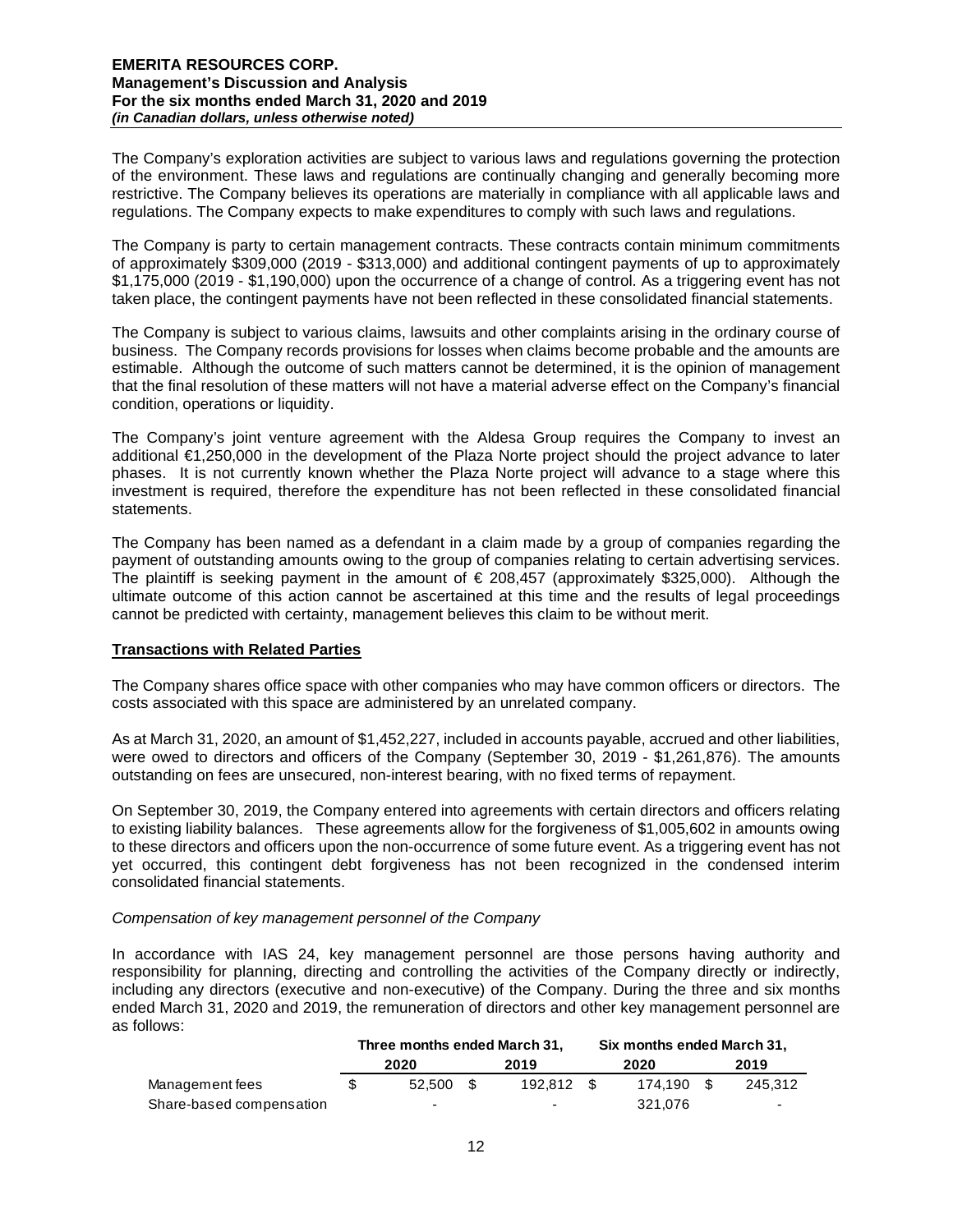In connection with the May 23, 2019 private placement, officers and directors of the Company subscribed for 500,000 common shares of the Company for total proceeds of \$50,000.

In connection with the July 12, 2019 private placement, officers and directors of the Company subscribed for 45,000 common shares of the Company for total proceeds of \$4,500.

On January 24, 2020, the Company entered into a loan agreement with a related party for \$100,000. An officer of the Company is also the Chief Executive Officer of the lender. As at March 31, 2020, the amount owing in relation to the loan agreement is \$113,304.

# **Risk Factors**

Mining exploration inherently contains a high degree of risk and uncertainty, which even a combination of careful evaluation, experience and knowledge may not eliminate. The following are certain factors relating to the business of the Company, which investors should carefully consider when making an investment decision concerning the Company's shares. These risks and uncertainties are not the only ones facing the Company. Additional risks and uncertainties not presently known that the Company currently deems immaterial, may also impair the operations of the Company. If any such risks occur, the financial condition, liquidity and results of operations of the Company could be materially adversely affected and the ability of the Company to implement its growth plans could be adversely affected. An investment in the Company is speculative. An investment in the Company will be subject to certain material risks and investors should not invest in securities of the Company unless they can afford to lose their entire investment. The following is a description of certain risks and uncertainties that may affect the Company.

# *Novel Coronavirus ("COVID-19")*

The Company's operations could be significantly adversely affected by the effects of a widespread global outbreak of a contagious disease, including the recent outbreak of respiratory illness caused by COVID-19. The Company cannot accurately predict the impact COVID-19 will have on its operations and the ability of others to meet their obligations with the Company, including uncertainties relating to the ultimate geographic spread of the virus, the severity of the disease, the duration of the outbreak, and the length of travel and quarantine restrictions imposed by governments of affected countries. In addition, a significant outbreak of contagious diseases in the human population could result in a widespread health crisis that could adversely affect the economies and financial markets of many countries, resulting in an economic downturn that could further affect the Company's operations and ability to finance its operations.

### *Substantial Capital Requirements and Liquidity*

Substantial additional funds for the establishment of the Company's current and planned operations will be required. No assurances can be given that the Company will be able to raise the additional funding that may be required for such activities, should such funding not be fully generated from operations. Mineral prices, environmental rehabilitation or restitution, current financial conditions, revenues, taxes, capital expenditures, operating expenses and geological results are all factors which will have an impact on the amount of additional capital that may be required. To meet such funding requirements, the Company may be required to undertake additional equity financing, which would be dilutive to shareholders. Debt financing, if available, may also involve restrictions on financing and operating activities. There is no assurance that additional financing will be available on terms acceptable to the Company or at all. If the Company is unable to obtain additional financing as needed, it may be required to reduce the scope of its operations and pursue only those projects that can be funded through cash flows generated from its existing operations, if any.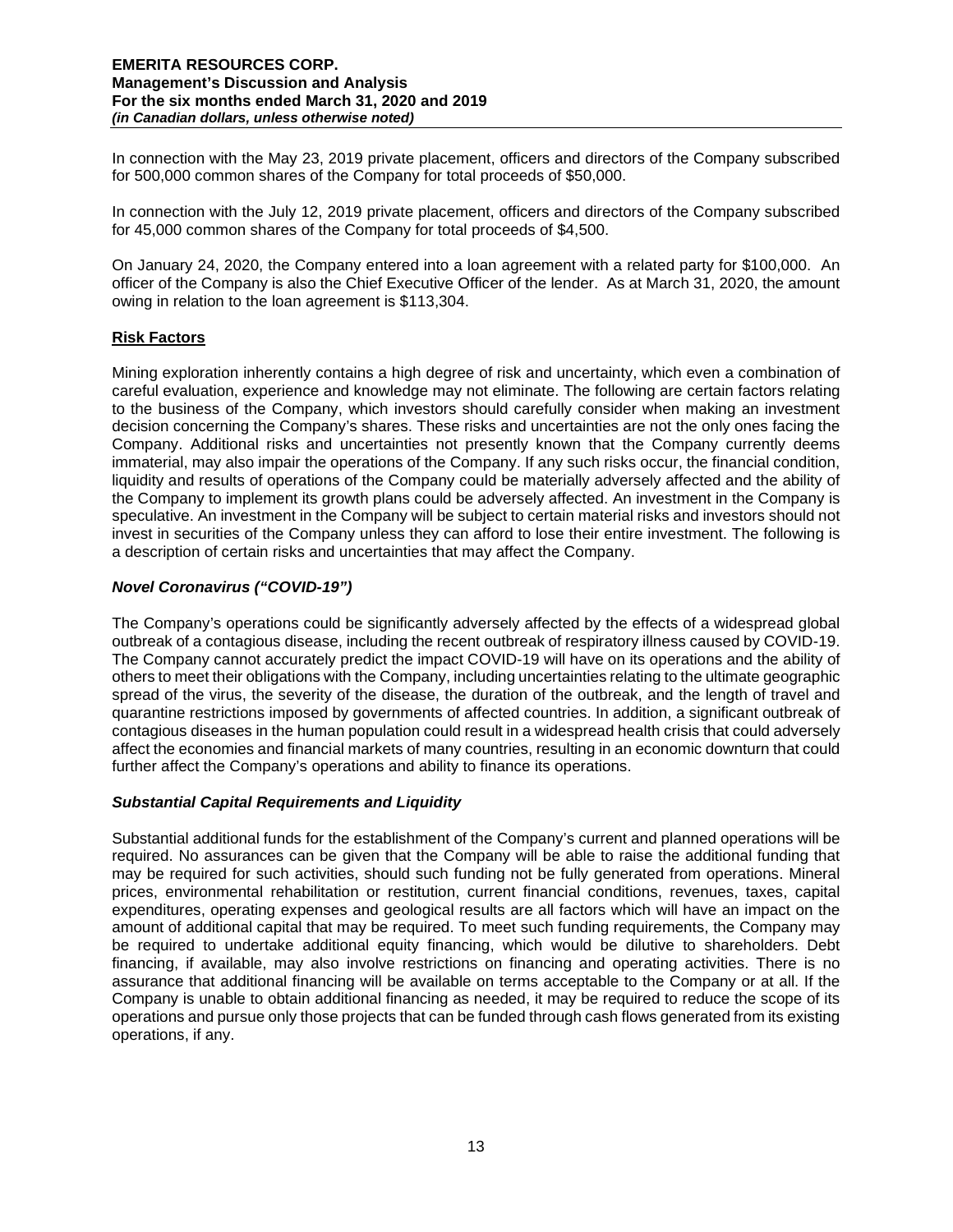### *Financing Risks and Dilution to Shareholders*

The Company will have limited financial resources, no operations and no revenues. Even if the Company's exploration program on one or more of the properties is successful, additional funds will be required for the purposes of further exploration and development. There can be no assurance that the Company will be able to obtain adequate financing in the future or that such financing will be available on favourable terms or at all. It is likely such additional capital will be raised through the issuance of additional equity which would result in dilution to the Company's shareholders.

# *Limited Operating History*

The Company is a relatively new company with limited operating history. The Company only recently acquired its interest in its material properties and the Company has no history of business or mining operations, revenue generation or production history. The Company has yet to generate a profit from their activities. The Company will be subject to all the business risks and uncertainties associated with any new business enterprise, including the risk that it will not achieve its growth objective. The Company anticipates that it may take several years to achieve positive cash flow from operations.

# *No Mineral Resources or Mineral Reserves*

Resource exploration is a speculative business, characterized by a number of significant risks including, among other things, unprofitable efforts resulting not only from the failure to discover mineral deposits but also from finding mineral deposits that, though present, are insufficient in quantity and quality to return a profit from production. The marketability of minerals acquired or discovered by the Company may be affected by numerous factors which are beyond the control of the Company and which cannot be accurately predicted, such as market fluctuations, the proximity and capacity of milling facilities, mineral markets and processing equipment, and such other factors as government regulations, including regulations relating to royalties, allowable production, importing and exporting of minerals, and environmental protection, the combination of which factors may result in the Company not receiving an adequate return of investment capital.

The Company's properties are in the exploration stage only and, to date, no mineral resources or mineral reserves have been identified. Development of the Company's properties will follow only if favourable exploration results are obtained. The business of exploration for minerals and mining involves a high degree of risk. Few properties that are explored are ultimately developed into producing mines. There is no assurance that any mineral resources or mineral reserves will be identified or developed. The long-term profitability of the Company's operations will in part be directly related to the costs and success of its exploration programs, which may be affected by a number of factors.

Substantial expenditures are required to establish mineral resources and mineral reserves and to develop the mining and processing facilities and infrastructure at any site chosen for mining. Although substantial benefits may be derived from the discovery of a major mineralized deposit, no assurance can be given that minerals will be discovered in sufficient quantities to justify commercial operations or that funds required for development can be obtained on a timely basis.

### *Fluctuating Mineral Prices*

The economics of mineral exploration are affected by many factors beyond the Company's control, including commodity prices, the cost of operations, variations in the grade of minerals explored and fluctuations in the market price of minerals. Depending on the price of minerals, the Company may determine that it is impractical to continue a mineral exploration operation.

Mineral prices are prone to fluctuations and the marketability of minerals is affected by government regulation relating to price, royalties, allowable production and the importing and exporting of minerals, the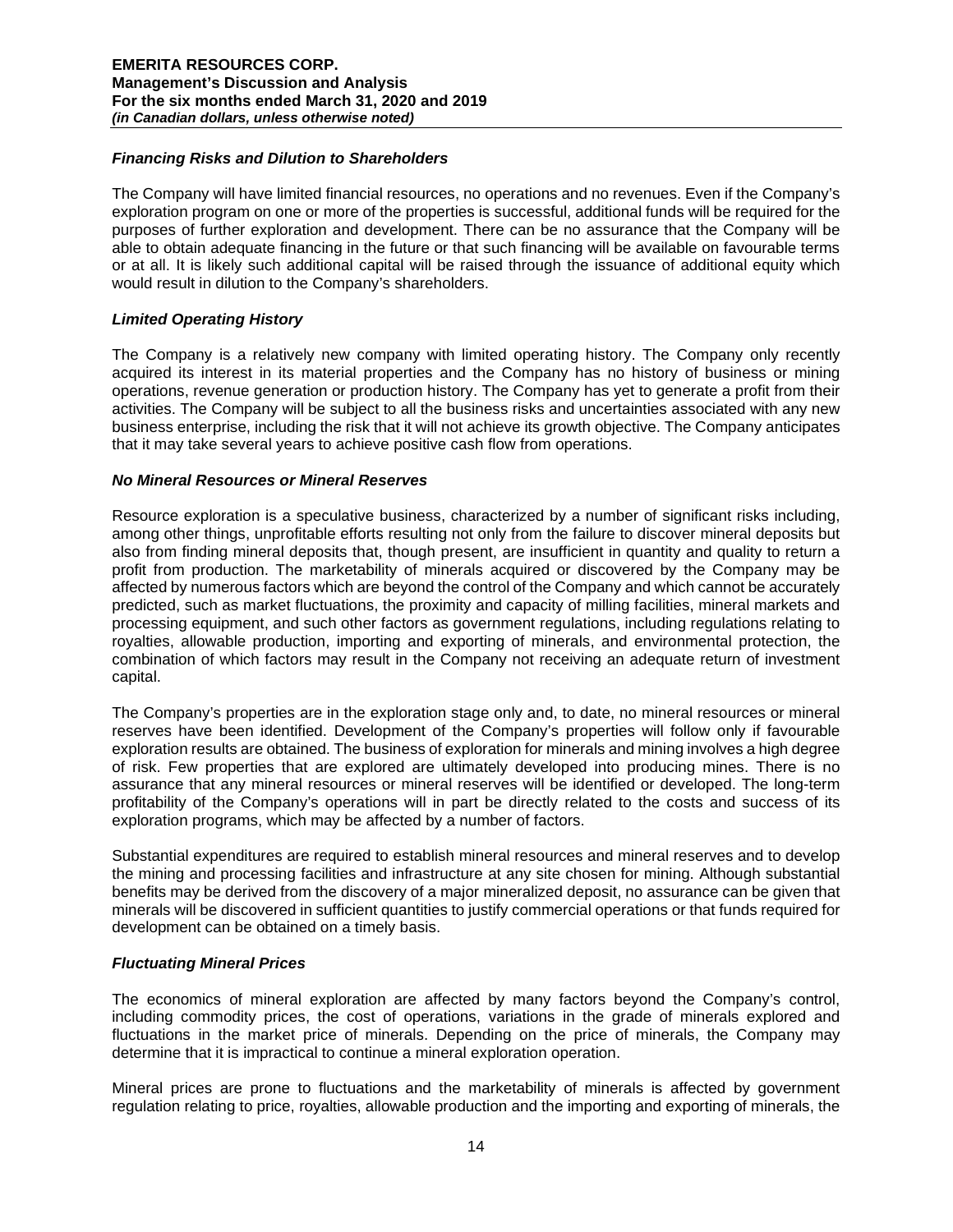effect of which cannot be accurately predicted. There is no assurance that a profitable market will exist for the sale of any minerals that may be found on the Properties.

## *Regulatory, Permit and License Requirements*

The current or future operations of the Company require permits from various governmental authorities, and such operations are and will be governed by laws and regulations that may concern, among other things, exploration, development, production, taxes, labour standards, occupational health, waste disposal, toxic substances, land use, environmental protection, site safety and other matters. Companies engaged in the exploration and development of mineral properties generally experience increased costs and delays in development and other schedules because of the need to comply with applicable laws, regulations and permits. There can be no assurance that all permits which the Company may require for facilities and the conduct of exploration and development operations on its properties will be obtainable on reasonable terms, or that such laws and regulations will not have an adverse effect on any exploration or development project which the Company might undertake.

Failure to comply with applicable laws, regulations and permitting requirements may result in enforcement actions, including orders issued by regulatory or judicial authorities causing operations to cease or be curtailed and may include corrective measures requiring capital expenditures, installation of additional equipment or remedial actions. Parties engaged in exploration and development operations may be required to compensate those suffering loss or damage by reason of the exploration and development activities and may have civil or criminal fines or penalties imposed upon them for violation of applicable laws or regulations. Amendments to current laws, regulations and permits governing operations and activities of mineral companies, or more stringent implementation thereof, could have a material adverse impact on the Company and cause increases in capital expenditures or exploration and development costs, or require abandonment or delays in the development of new or existing properties.

With respect to the Aznalcóllar and Paymogo tender appeal processes, there can be no certainty with respect to further developments of the appeal or the results of any recourse initiated by the applicable governmental entities in Spain with respect to the tender processes. In addition, there can be no certainty with respect to the timing regarding any potential resolution of the tender review processes, the ability of the Company to be successful with its appeal or the potential for the Company to be awarded either project.

# *Title to Properties*

Acquisition of title to mineral properties is a very detailed and time-consuming process. Title to, and the area of, mineral properties may be disputed. The Company cannot give an assurance that title to some or all the Company's interest in its properties will not be challenged or impugned. Mineral properties sometimes contain claims or transfer histories that examiners cannot verify. A successful claim that the Company does not have the interest it understands it has in its properties could cause the Company to lose any rights to explore, develop and mine any minerals on such properties without compensation for its prior expenditures relating thereto.

# *Competition*

The mineral exploration and development industry is highly competitive. The Company will have to compete with other companies, many of which have greater financial, technical and other resources than the Company, for, among other things, the acquisition of minerals claims, leases and other mineral interests, as well as for the recruitment and retention of qualified employees and other personnel. Failure to compete successfully against other companies could have a material adverse effect on the Company and its prospects.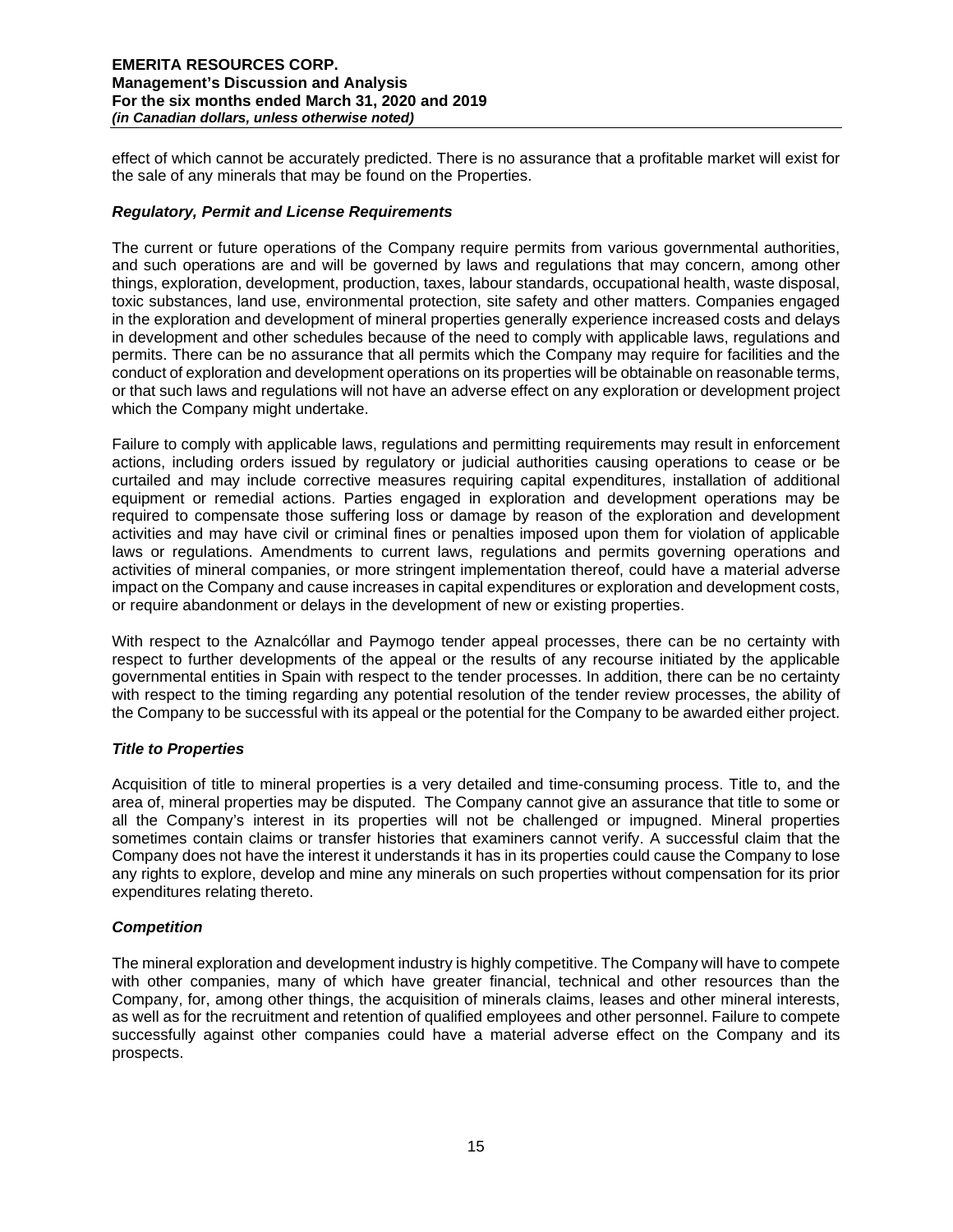## *Reliance on Management and Dependence on Key Personnel*

The success of the Company will be largely dependent upon the performance of its directors and officers and the ability to attract and retain key personnel. The loss of the services of these persons may have a material adverse effect on the Company's business and prospects. The Company will compete with numerous other companies for the recruitment and retention of qualified employees and contractors. There is no assurance that the Company can maintain the service of its directors and officers or other qualified personnel required to operate its business. Failure to do so could have a material adverse effect on the Company and its prospects.

# *Environmental Risks*

The Company's exploration and appraisal programs will, in general, be subject to approval by regulatory bodies. Additionally, all phases of the exploration, development and mining business present environmental risks and hazards and are subject to environmental regulation pursuant to a variety of international conventions and national and local laws and regulations. Environmental legislation provides for, among other things, restrictions and prohibitions on spills, releases or emissions of various substances produced in association with exploration, development and mining operations. The legislation also requires that wells and facility sites be operated, maintained, abandoned and reclaimed to the satisfaction of applicable regulatory authorities. Compliance with such legislation can require significant expenditures and a breach may result in the imposition of fines and penalties, some of which may be material. Environmental legislation is evolving in a manner expected to result in stricter standards and enforcement, larger fines and liability and potentially increased capital expenditures and operating costs.

# *Local Resident Concerns*

Apart from ordinary environmental issues, the exploration, development and mining of the Company's properties could be subject to resistance from local residents that could either prevent or delay exploration and development of the properties.

### *Conflicts of Interest*

Certain of the directors and officers of the Company will be engaged in, and will continue to engage in, other business activities on their own behalf and on behalf of other companies (including mineral resource companies) and, as a result of these and other activities, such directors and officers may become subject to conflicts of interest. The *Business Corporations Act* (British Columbia) ("BCBCA") provides that in the event that a director has a material interest in a contract or proposed contract or agreement that is material to a Company, the director shall disclose his interest in such contract or agreement and shall refrain from voting on any matter in respect of such contract or agreement, subject to and in accordance with the BCBCA. To the extent that conflicts of interest arise, such conflicts will be resolved in accordance with the provisions of the BCBCA.

### *Foreign Operations*

The Company's properties are located in Spain and Brazil. As such, the Company's proposed activities with respect to its properties will be subject to governmental, political, economic and other uncertainties, including but not limited to expropriation of property without fair compensation, repatriation of earnings, nationalization, currency fluctuations and devaluations, exchange controls and increases in government fees, renegotiation or nullification of existing concessions and contracts, changes in taxation policies, economic sanctions and the other risks arising out of foreign governmental sovereignty over the areas in which the Company's operations will be conducted, as well as risks including loss due to civil strife, acts of war, insurrections and the actions of national labour unions. Future government actions concerning the economy, taxation, or the operation and regulation of nationally important facilities such as mines, could have a significant effect on the Company. No assurances can be given that the Company's plans and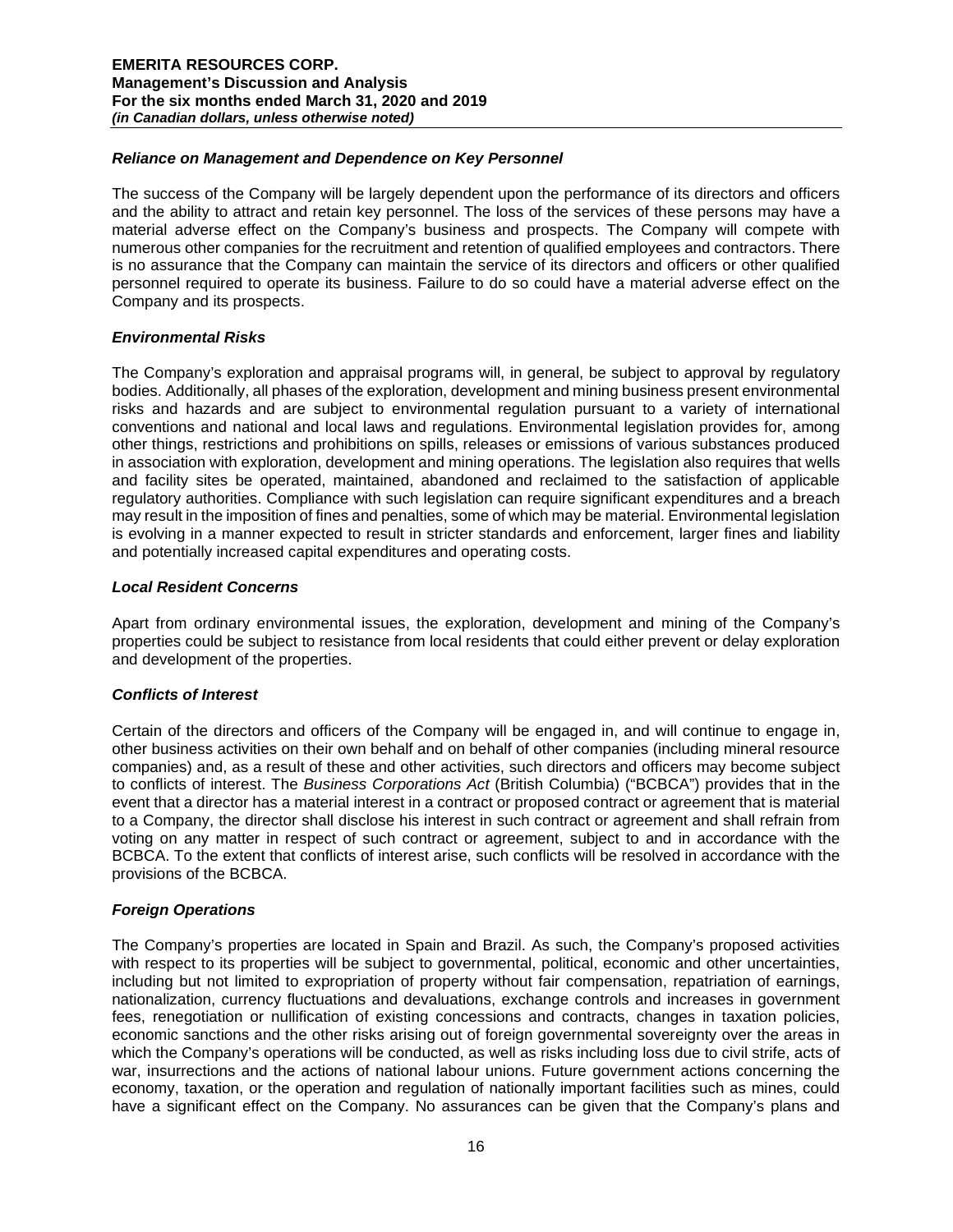operations will not be adversely affected by future developments in Spain and/or Brazil. Any changes in regulations or shifts in political attitudes will be beyond the Company's control and may adversely affect the Company's business.

# *Uninsurable Risks*

Exploration, development and production operations on mineral properties involve numerous risks, including unexpected or unusual geological operating conditions, rock bursts, cave-ins, fires, floods, earthquakes and other environmental occurrences, any of which could result in damage to, or destruction of, equipment and mines, damage to life or property, environmental damage and possible legal liability. Although precautions to minimize risk will be taken, operations are subject to hazards that may result in environmental pollution and consequent liability that could have a material adverse impact on the business, operations and financial performance of the Company. It is not always possible to obtain insurance against all such risks and the Company may decide not to insure against certain risks as a result of high premiums or other reasons. Should such liabilities arise, they could have an adverse impact on the Company's results of operations and financial condition and could cause a decline in the value of the Company securities.

# *Litigation*

The Company and/or its directors or officers may be subject to a variety of civil or other legal proceedings, with or without merit.

# **Subsequent Events**

On May 14, 2020, the Company announced a non-brokered private placement financing of up to 20,000,000 units of the Company ("Units") at a price of \$0.05 per unit for proceeds of up to \$1,000,000 ("the Offering"). Each Unit shall be comprised of one common share of the Company, and one-half of one common share purchase warrant that will entitle the holder to acquire one common share at a price of \$0.15 for the period of 24 months following the closing date of the Offering.

The proceeds of the Offering are expected to be used to finance exploration activities at the Company's properties in Spain and for general corporate purposes. The Offering is expected to close on or about June 15, 2020 and is subject to all required regulatory approvals. Further details are available in the Company's press release dated May 14, 2020.

### **Outstanding Share Data**

As at the date of this MD&A, the Company has:

- 1) 50,614,165 common shares outstanding;
- 2) 1,443,900 warrants outstanding, with expiry dates ranging from May 23, 2021 to July 12, 2021. If all of the warrants were exercised, 1,443,900 shares would be issued for gross proceeds of \$144,390.
- 3) 4,730,000 stock options outstanding with expiry dates ranging between August 29, 2021 and November 7, 2024. If all of the options are exercised, 4,730,000 shares would be issued for gross proceeds of \$885,000.